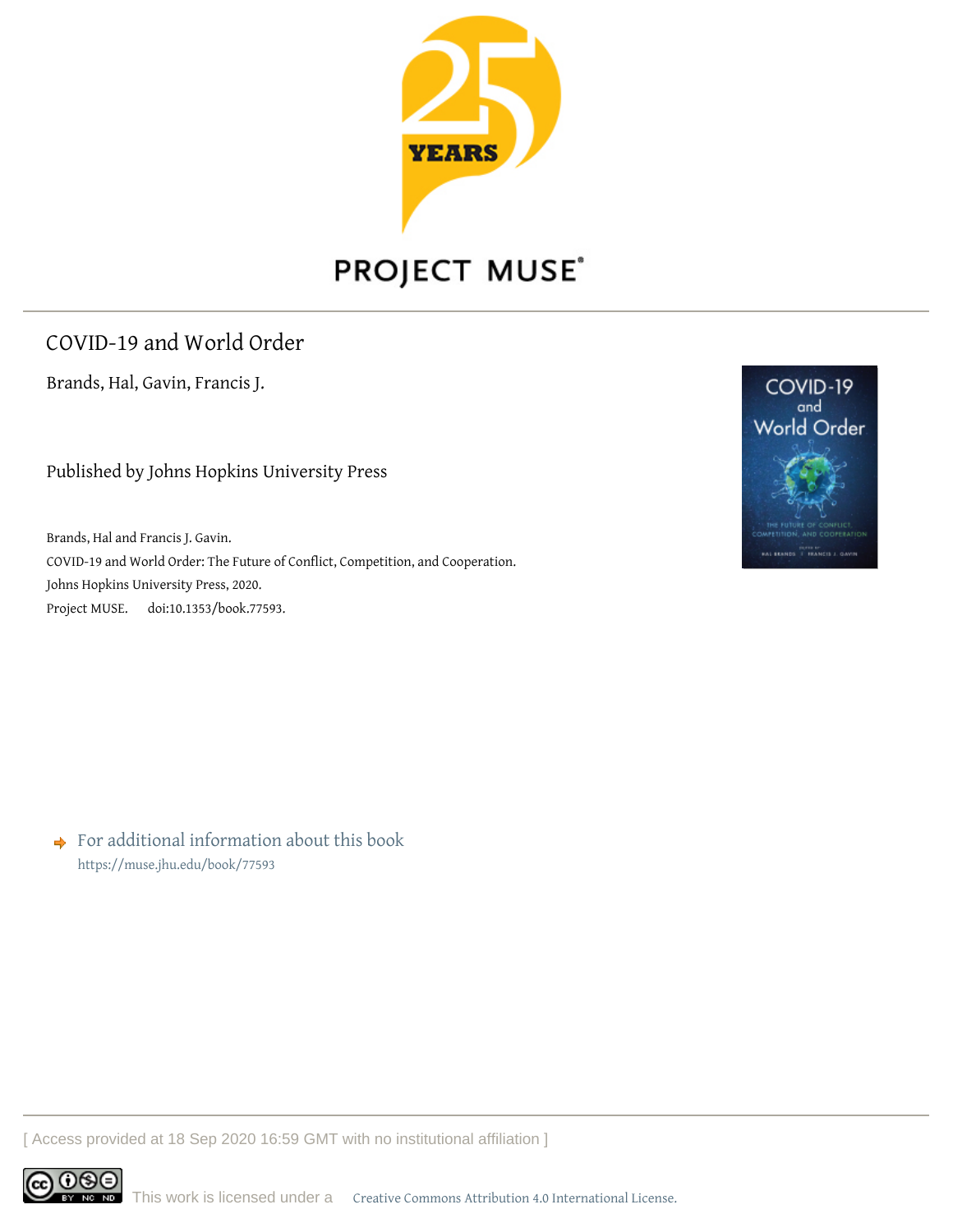## Take It Off-Site

*[World Order and International Institutions after COVID-19](#page--1-0)*

Janice Gross Stein

**C**OVID-19 changes everything, we are told. We know, almost certainly, that it does not. COVID-19 is an accelerator of global changes that were already under way, much more than it is a generator of sharp shifts in direction. The cumulative impact of these trends that preceded the pandemic was to begin the transition away from American hegemony toward a world order framed by the relationship between China and the United States. The pandemic will accelerate these processes of world order change. Whether that relationship will become one of all-out rivalry or collaborative competition will be determined by the policy choices leaders in both capitals make.

I make three arguments. First, the pandemic has quickened and deepened changes in patterns of global digital-communications infrastructure, trade, and finance that began more than a decade ago. These changes are consistent with a broader pattern of what I call "the rebordering of the world" in the larger context of the framing impact of the deepening conflict between the United States and China and the retreat from globalization and push toward regionalization.

Second, I look briefly at two international institutions—the World Trade Organization (WTO) and the World Health Organization (WHO)—and show why, in

Janice Gross Stein is the Belzberg Professor of Conflict Management in the Department of Political Science and was the founding director of the Munk School of Global Affairs and Public Policy at the University of Toronto (serving from 1998 to the end of 2014).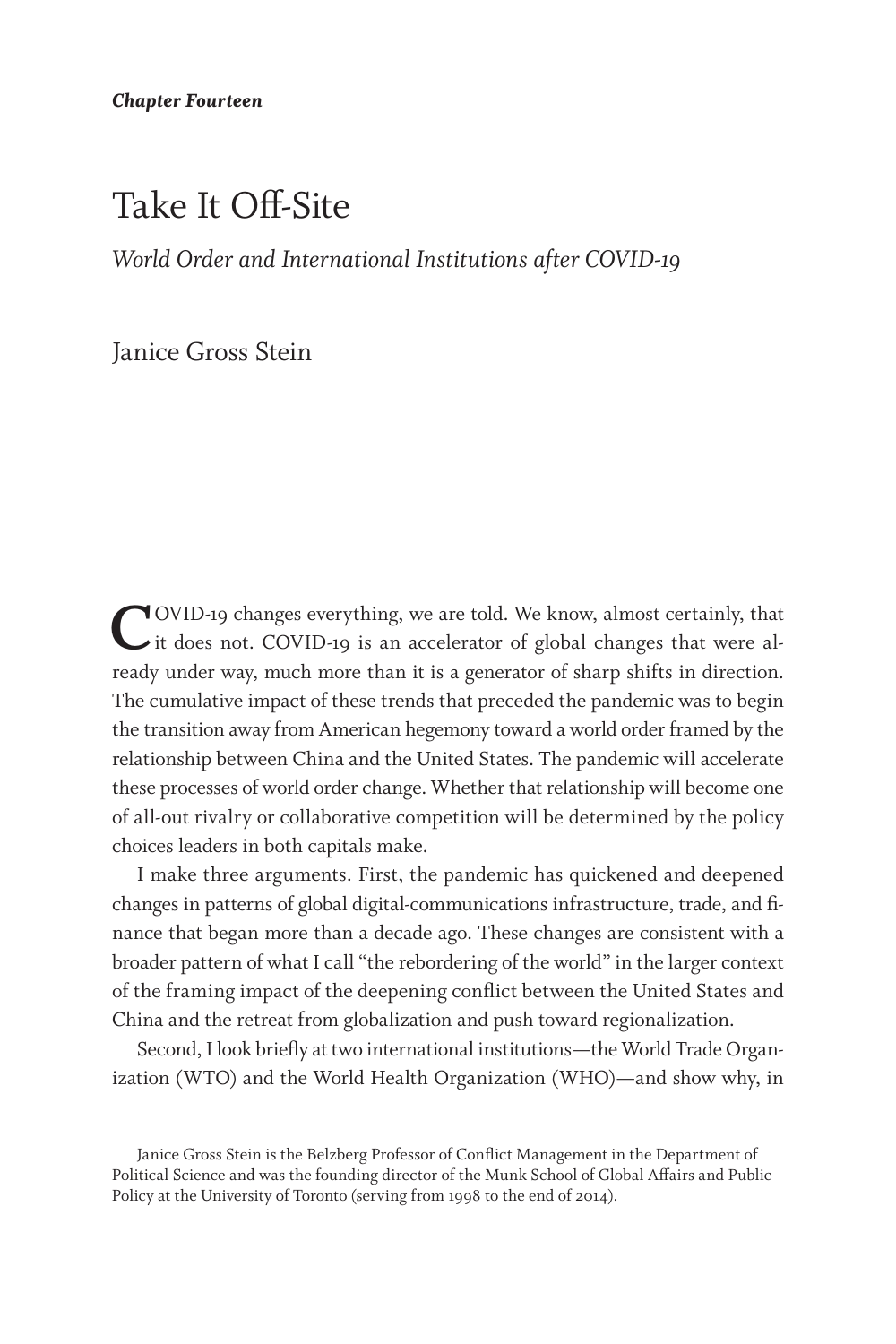the context of an increasingly polarized world order, they are less able to fulfill the two critical functions of coordination and control. Dysfunctionality in established international institutions is the lagging indicator of a world order in transition. They are performing poorly not because of bugs in their systems but because their design features are a poor fit with the evolving world order.

Third, I look off-site for innovation in international governance and pay special attention to three different patterns of hybrid governance that have the potential to scale. The first is a scientific network that leapt across borders to share data and then worked with the WHO to purposely build a network of globally connected laboratories. This is a story of governance innovation that begins off-site and scales to include on-site and create a nimble hybrid institution. The second moves from on-site to off-site. When the United States deliberately paralyzed dispute resolution within the WTO, a group of like-minded states developed a work-around that built on WTO processes but moved it off-site. Finally, off-site, international standards-setting bodies that are populated by private companies but work in the shadow of states are making rules for next-generation technologies that will rewire global infrastructure.

## **A World Order Fractured and Rebordered**

The Deepening Conflict between the United States and China

The immediate national responses to the pandemic took place within the larger framework of escalating hostility between the United States and China. Although the rhetoric of today focuses on management by China of the virus and worry about overwhelming dependence on Chinese manufacturers of essential health care equipment, that conflict began long before COVID and is playing out in an intense competition for leadership across multiple dimensions. Prominent among these is a fierce struggle for leadership in technology.<sup>1</sup> Years before the coronavirus began to spread, the United States moved to deny China first-mover advantage in building the next-generation digital infrastructure  $(5G)$  that will serve as the platform for the Internet of Things.

Why does it matter who builds the next generation of digital infrastructure, and what does this competition for leadership in technology tell us about the characteristics of the evolving world order and governance? Control of communications infrastructure has always been central to great-power dominance and world order.<sup>2</sup> "Leadership in 5G is a useful proxy," Eric Schmidt said at the conference that preceded this volume, "because advantage in platform technologies is a strong indicator of global advantage. When we fragment the technology stack, we split the world."3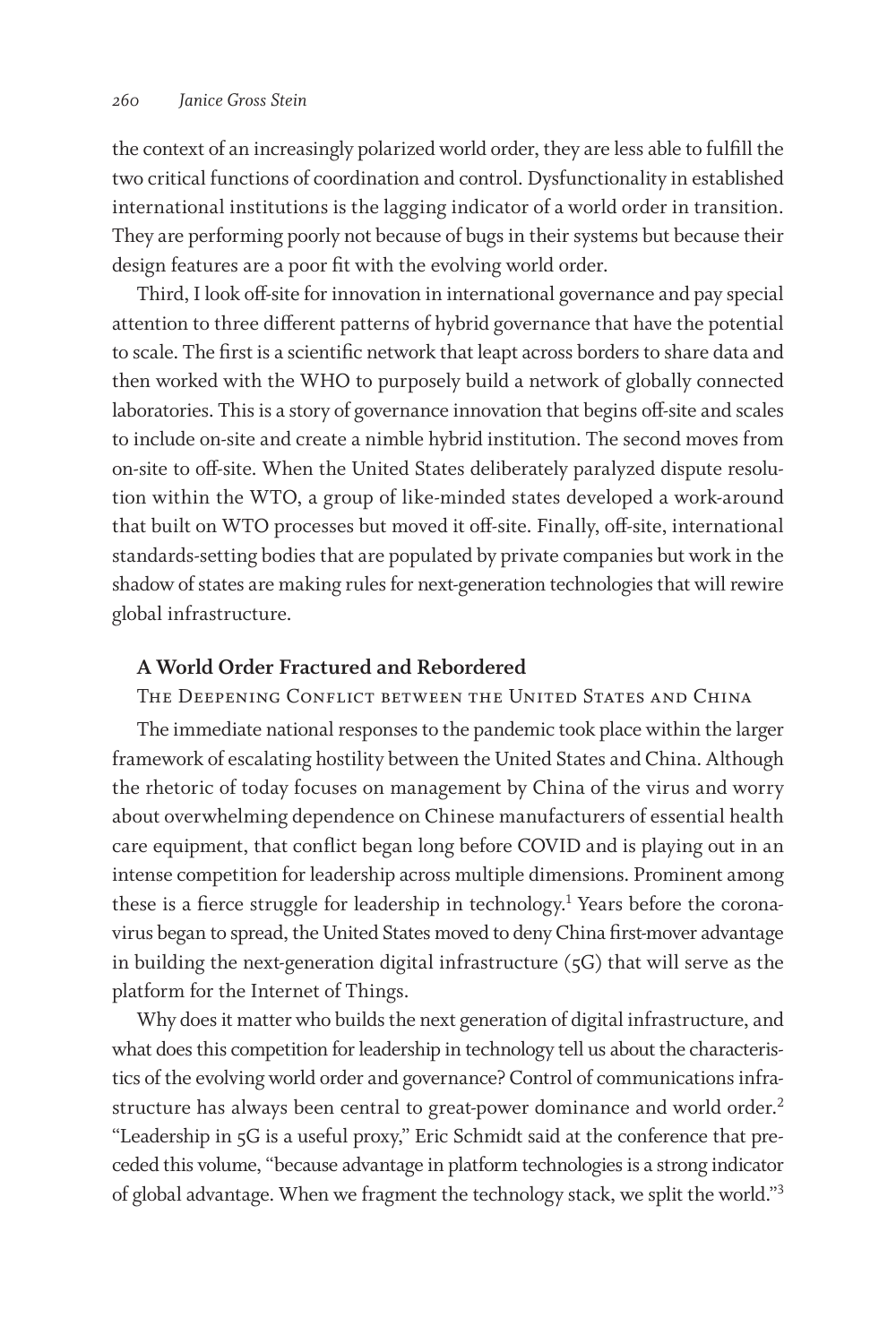The next-generation technology will be the platform for the rapidly expanding digital economy and digital health platforms, and it will be critical to the development and scaling of artificial intelligence, robotics, cyberwarfare, and autonomous weapons that will reshape national and international security. Digital networks are becoming increasingly fused with economic advantage and national security as commerce, public health, and warfare move online. The competition between China and the United States over 5G is of course about technology, but it is also about manufacturing, finance, scale, and the institutions of the next generation that will shape coordination, competition, and collaboration as well as exchange and control. Mapping 5G infrastructure is one way of estimating the parameters of the world order to come.

China's leaders recognized the importance of leadership in technology in the shaping of the global order and invested in the development of 5G networks as a strategic priority. Huawei, China's leading telecommunications company and national champion, has developed a substantial lead in 5G technology. Its costs are lower than those of its three competitors—Nokia, Ericsson, and Samsung—and the quality of its technology is widely, although not universally, regarded as high.<sup>4</sup>

As it became apparent that Huawei was moving to build the next-generation communications infrastructure and reap the benefits of the global first mover, the United States moved to constrain Huawei. It was the Obama administration that in 2016 instructed the Federal Communications Commission to ensure that all 5G technologies met a stringent set of security standards. The Trump administration at first rescinded those instructions but then banned Huawei products from the US government and its contractors, put Huawei on the Entity List, and prohibited the export, either directly or indirectly, of technology by American companies to Huawei.<sup>5</sup> The Trump administration also put enormous pressure on friends and allies, particularly the "five eyes" that have special intelligence sharing arrangements with the United States, to follow.6

The pandemic has accelerated the swing against Huawei in Europe and Canada. Even before the pandemic, Australia had banned Huawei, and New Zealand had imposed increasingly stringent conditions. As the pandemic gathered steam, Britain announced a review of its earlier decision to allow Huawei to build parts of the periphery of its network. Canada has still not yet announced its decision, but it seems increasingly unlikely that, amid a national conversation about shorter supply chains to bolster security, it will permit Huawei to build a significant part of even the periphery of its next-generation network.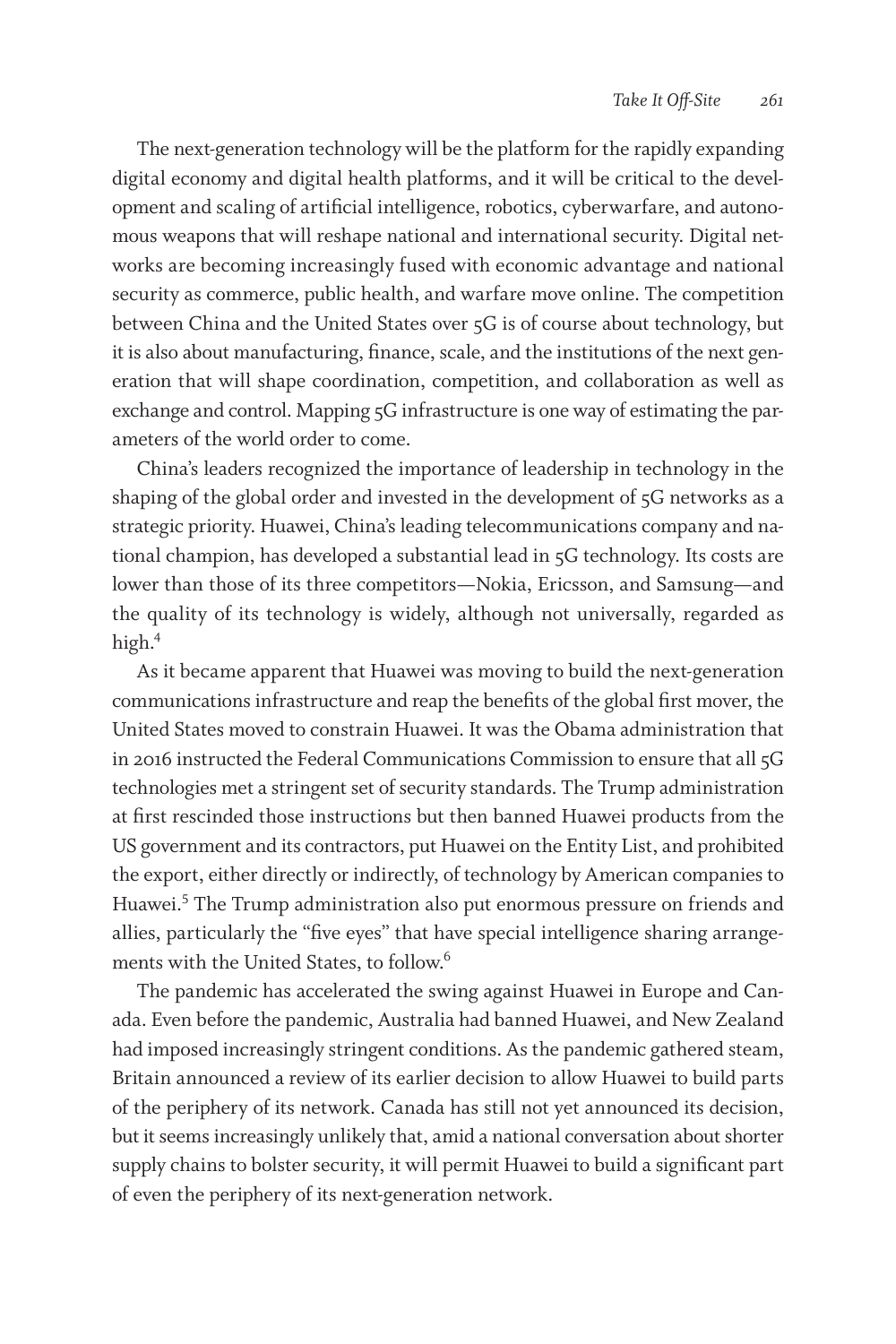The map looks very different across Africa, the Middle East, and Latin America. Even before the pandemic, Huawei had a commanding position in most of Africa, enabled by China's significant investment through the digital Belt and Road Initiative. America's two closest allies in the Gulf, Saudi Arabia and the United Arab Emirates, had both announced partnerships with Huawei. In Asia, Japan has banned Huawei, and India is now considering doing so, but Malaysia, Vietnam, and Thailand are all considering allowing Huawei to build significant parts of their networks.

The emerging pattern of the next-generation global communications infrastructure, already clear before the outbreak of the pandemic, shows a world divided and demarcated by the growing competition between the United States and China for leadership in next-generation technology.<sup>7</sup> The line of division is fuzzier at times than the map suggests, because networks in some countries are agglomerations built on combinations of suppliers, including Huawei as well as Nokia, Ericsson, and Cisco, that are building backbone. Especially in Europe, foreshadowing arguments that would be made forcefully during the pandemic, governments chose to use a multiplicity of suppliers, hoping to reduce their dependence on any one supplier in the marketplace.

COVID-19 has only deepened and sharpened that fuzzy line that was already running across the global map, creating sharp strategic dilemmas for smaller powers and challenging the way international institutions function. $8$  The decisions governments make about Huawei in the next few years will foreshadow the way they navigate a world order that is increasingly framed by deepening competition between the two great powers, each weakened in different ways by the pandemic.

### The Rebordering of the World

Layered on top of the fissure created by the broad competition between China and the United States is a process that I call "rebordering." As the pandemic spread, rebordering became visible to the naked eye as governments embargoed the export of critical health equipment and closed their borders to travel. Even the United States and Canada, in a decision that is unprecedented in their history, closed their border to all but essential goods and services. In Europe, where until 2016 borders had largely disappeared, borders thickened quickly in response to the spread of the coronavirus.

This process of rebordering, along with the newly heightened importance of geography and place, also predates the pandemic. China, of course, led the way in rebordering by creating its Great Firewall to block citizens' access to outside in-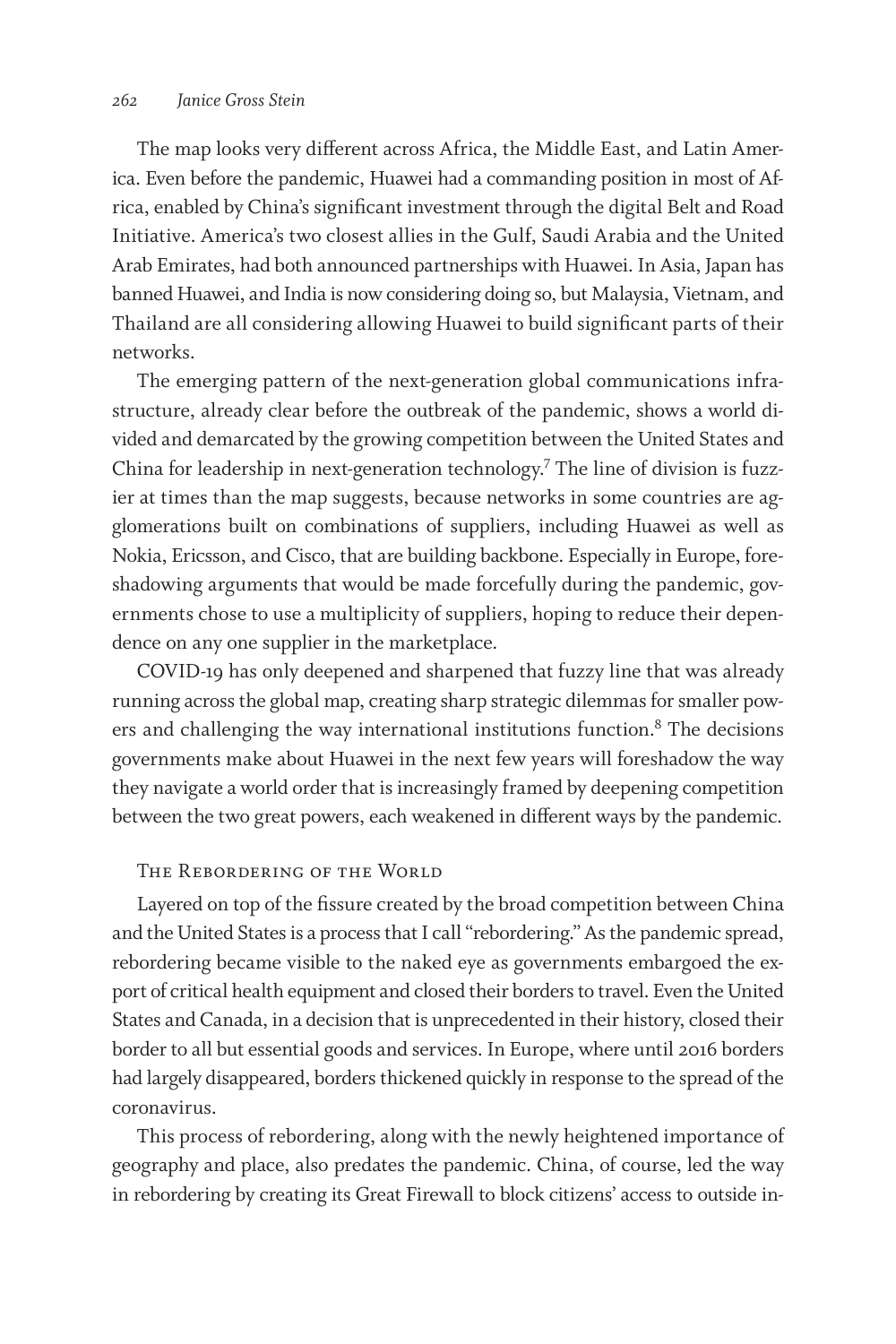formation in the name of "digital sovereignty." In 2019, Russia passed a law that allows the Kremlin to cut Russia off from the internet by requiring providers to install special filters and routers controlled by Roskomnadzor, the state communications agency. That equipment can block access to information that the Kremlin considers harmful and, in a crisis, redirect or cut off traffic completely. Russia also plans to create its own domain names, separate from the Internet Corporation for Assigned Names and Numbers, challenging the governance institution that assigns names through its domain name system. Iran has already built its own national intranet, known as the "halal net," which has a separate hardware backbone of cables, servers, and data centers. Tehran can close off access to the World Wide Web but still provide a suite of digital services inside the country. Cuba also has a national intranet as does North Korea.<sup>9</sup>

Rebordering was also visible in the growing chorus of demands from governments in open societies that data that their citizens generated be "localized." As societies become increasingly digital, citizens have become more concerned about who controls their data. The push for data localization, where governments are insisting that their citizens' data be stored on servers physically located in their own country, reinforces the importance of place. The visual imagery of "clouds" notwithstanding, geography and borders, which never really went away, were back with a vengeance even before COVID-19.

The pandemic will give a substantial push forward to localization. National borders will become even more prominent in the integrated physical-digital world that we are moving toward and pose new challenges for governance.

## Retreat from Globalization toward Regionalization

Reinforcing the impact of the deepening conflict between China and the United States and rebordering has been the retreat of globalization and the growth of regionalization. These three trends have converged to amplify their effects.

The pandemic swept through large parts of the world when globalization was already in retreat. In the last two decades of the 20th century, the pursuit of efficiency and just-in-time delivery accelerated the development of integrated global supply chains. The ratio of trade in goods to world gross domestic product reached 39% in 1990 and then rose steeply to a peak of 61% in 2008. By 2019, trade as a share of output in the global economy was lower than it was before the financial crisis, as were cross-border financial flows, which peaked in 2007.<sup>10</sup> The picture, however, is not uniform. Trade in services is up, as are flows of data across borders. International travel and migration were at all-time highs before the pandemic. The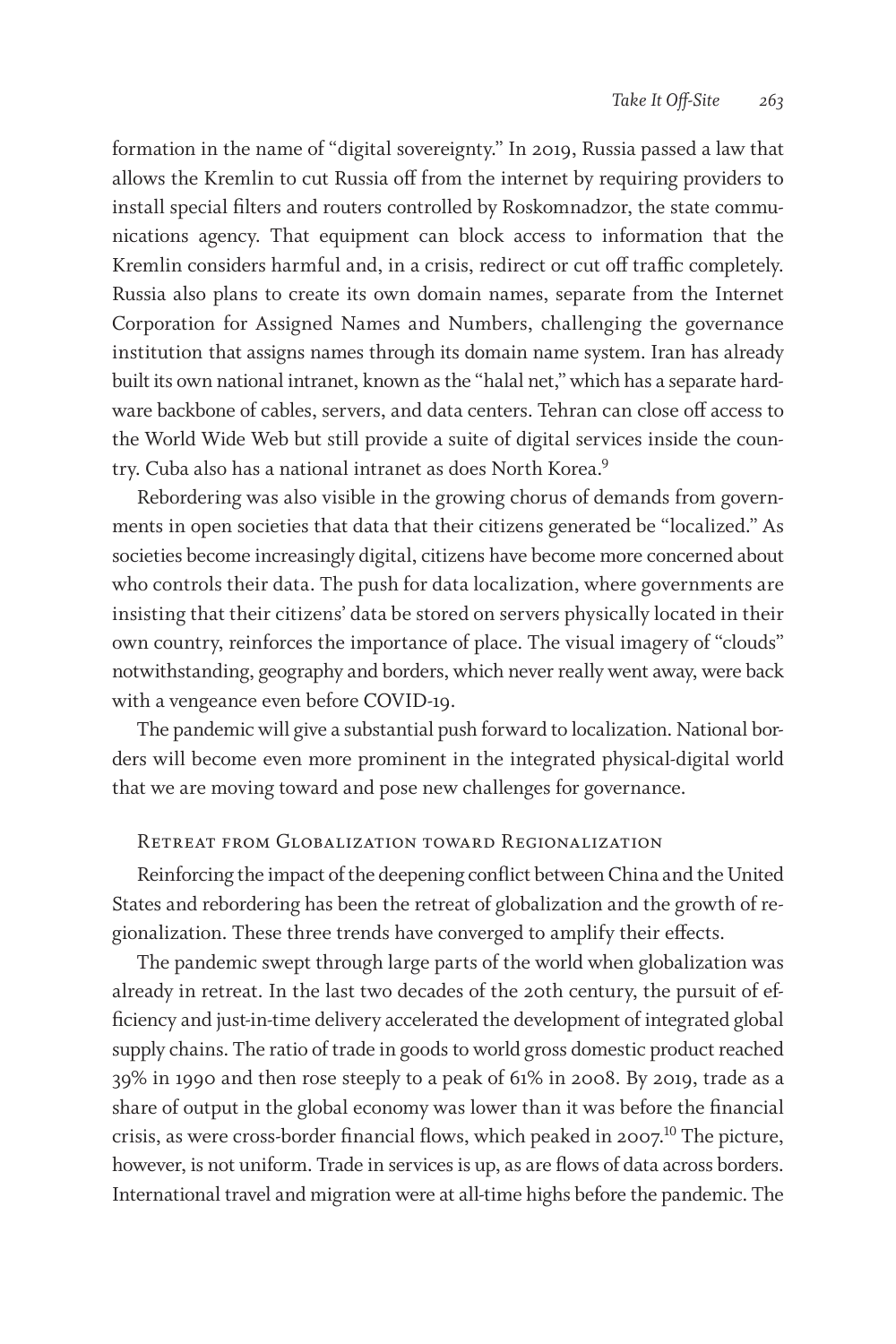multiple dimensions of what we have packaged together under the loose label of "globalization" do not run in the same direction and are difficult to aggregate.

The regionalization of trade began long before the pandemic and is likely to accelerate in its wake. Global trade negotiations that gave rise to the international institution that governed world trade, the World Trade Organization, had lost momentum by the end of the last century. Governments moved increasingly to regional and bilateral agreements to accelerate trade. Within regions, trade grew in the three regions that account for the bulk of world trade—Asia, led by China; Europe, led by the European Union; and North America, led by the United States. In the last few years, as the Trump administration began weaponizing trade and imposing tariffs, trade between the United States and China has also declined dramatically. And automation, robotics, and 3D printing are all accelerating regionalization and the shortening of supply chains.

COVID-19 will very likely accelerate these trends even further. The pandemic led to heightened awareness of the importance of secure supply chains and strategic reserves that can meet the needs of vulnerable populations. The language of shortened supply chains and "onshoring" is hardly new, but it is now used more widely and with added urgency by political coalitions that seek at a minimum to diversify supply chains so that no government is hostage to a single manufacturer or a single country.

These changes in trade patterns map onto divisions that were becoming clear to analysts whose focus is technology. Writing before the pandemic, Steven Weber argued that there will soon be several regional economies defined not principally by geography but by technological boundaries written in standards and data flow practices, both institutions of informal governance. He suggests that the emergence of friction at the borders of these regions is intentional on the part of governments and is unwillingly and grudgingly accepted by global firms.<sup>11</sup>

There is a lively debate about how far regionalization and rebordering can go. The tensions run in multiple ways. It is not clear, for example, that regional supply chains will provide the security governments and publics are currently seeking through rebordering. In the early days of the pandemic, governments slapped export bans on face masks and personal protective equipment. A global black market running on cash drove purchases of scarce supplies, often through thirdparty intermediaries. The immediate response to COVID-19 has been overwhelmingly national. Regional and international institutions were largely out of sight, especially at the beginning of the pandemic.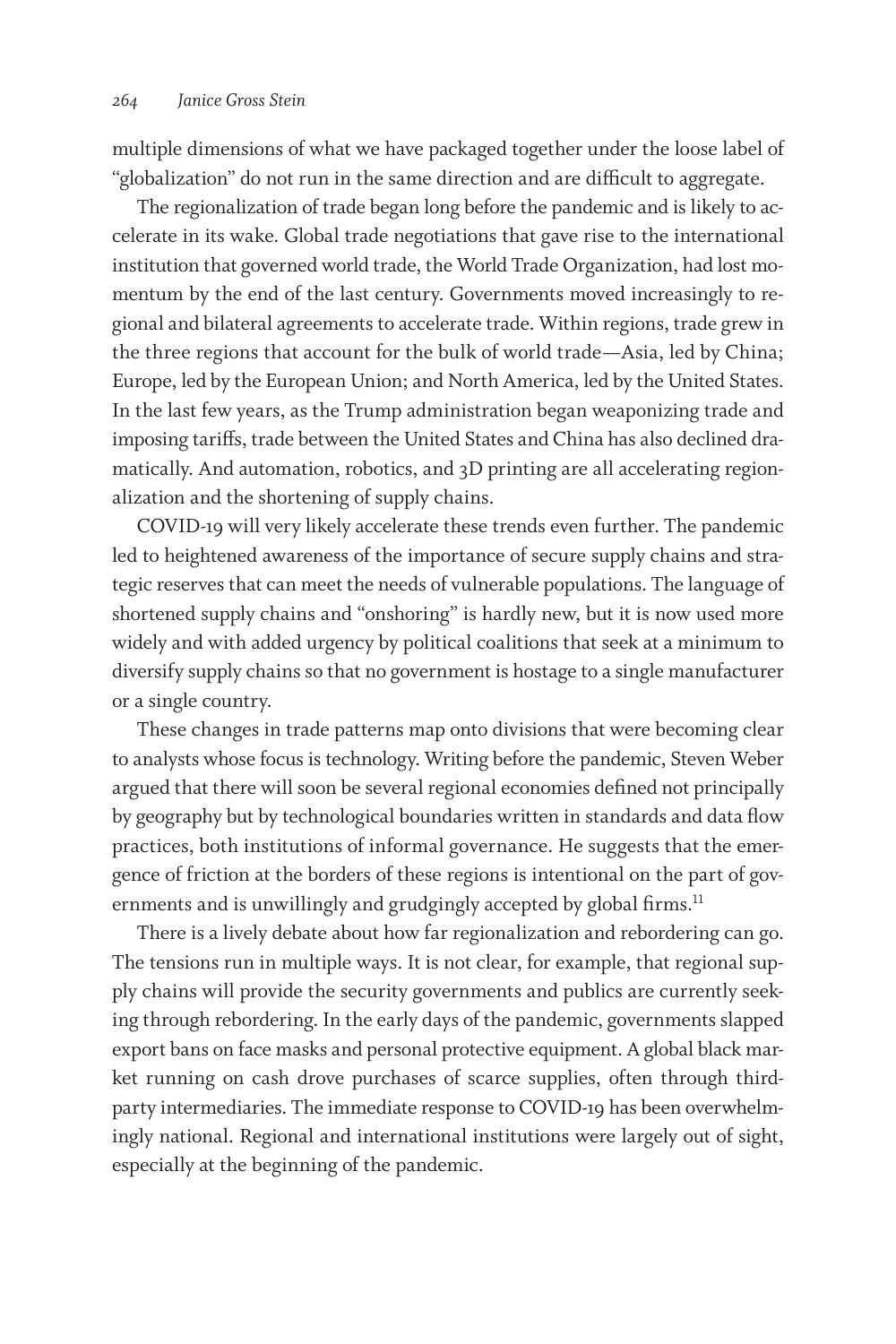This argument questions how well regionalization will withstand pressures from national governments. Yet governments have historically experienced difficulty in maintaining short supply chains in areas of strategic focus. These are likely to be shorter-term concerns, restricted to the acute phase of the epidemic. A second quite different argument questions how far rebordering can go in a world economy that runs on global supply chains. Rebordering imposes economic consequences and, consequently, governments, Henry Farrell and Abraham Newman claim, are "chained to globalization."12 Even China and the United States, now competing across multiple dimensions, are aware of the significant economic and commercial consequences and are anxious to pursue the increasing returns to connection.

There is always friction between firms that seek economies of scale and governments that seek to assert control over their borders and provide security to their citizens. The two tendencies coexist and one constrains the actions of the other, but it is the relative balance and the directional trend that matter and give shape and texture to world orders. In the last decade, after more than twenty-five years of hyper-globalization, control and rebordering have become relatively more important. The pandemic can only accelerate that trend. As appreciation by governments of the political risks of efficiency and the value of resiliency grow, the incentive to pay a higher premium for some resilience and to decouple, at least in part, from globalization in strategic areas can only increase.<sup>13</sup>

## **Institutions and Governance in a Precarious World Order: The Spaces in Between**

International Institutions in Health and Trade

International institutions that provide critical functions of control and coordination evolve, disappear, or adapt to the world order in which they live.<sup>14</sup> The Concert of Europe, a loosely constituted intergovernmental institution, shaped the expectations and beliefs of European leaders and governance in a 19th-century balance-of-power system. It did not survive the outbreak of major war and was replaced by the League of Nations.15 The league disappeared not only because of its institutional deficiencies but also because it was nested in a world order with few shared beliefs, contested norms, and big powers that sought to disrupt the system.

After World War II, the United States created a set of international institutions, anchored within a framework of openness and liberalism, through the exercise of its hegemonic power. A tradition of liberal institutional scholarship reflected these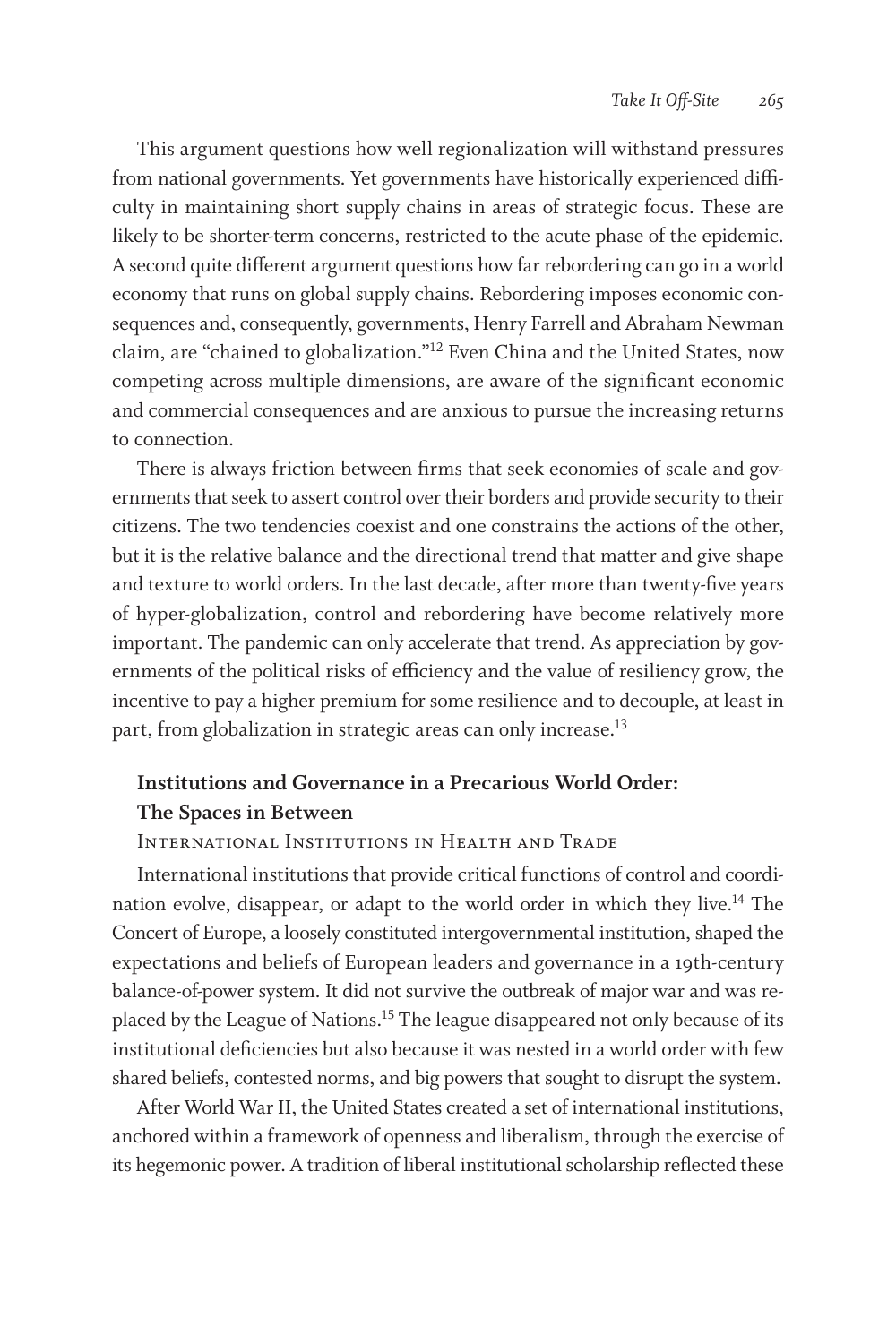norms and focused on solving information and coordination problems among states in a world where states wished to cooperate and were constrained only by their fear of cheating.<sup>16</sup> It is these institutions that now find themselves under pressure as the international order becomes increasingly precarious.

COVID-19 has shone the spotlight on two institutions within that broader network, the World Health Organization and the World Trade Organization. The WHO was created in 1948 in the rush of international institution building that followed the war. The WTO evolved almost forty years later out of an earlier looser agreement on trade and tariffs. Both these institutions are intergovernmental, depend on member states for their budgets and for agreement on norms and rules, work by consensus, and are effective only when they are able to provide meaningful control and coordination in the spaces that go beyond the state.

The two institutions play very different roles in their respective domains. The WHO broadly promotes, protects, and coordinates work on public health globally. The WTO grew out of the need for effective dispute resolution mechanisms as global trade deepened. It works far more within the shadow of the law than does the WHO. Both of these institutions have come under sustained attack in the last few years by the United States. The Trump administration has weaponized its funding for the first and the legal system in the second, claiming that these institutions do not serve US interests.

Much ink has been spilled on proposals to "reform" these institutions to improve their effectiveness, but reform is largely beside the point. The future of these institutions depends on the larger beliefs that are evolving as the United States loses its hegemonic status and on the "goodness of fit" with a world order that is in transition and generating forces that undermine these institutions.<sup>17</sup>

President Donald Trump, alleging that the WHO was overly deferential to China in the early stages of the pandemic, blocked a joint commitment by the G20 to strengthen the mandate of the WHO and give it additional resources to coordinate the response globally to the pandemic, threatened to withdraw the United States from membership, and withheld its annual funding contribution.

In response to widespread concern that the WHO was overly deferential to China in the very early phase of the pandemic, an overwhelming majority of its members voted in favor of a review of the WHO's management of the pandemic at some future date. This is not the first time members have pushed for an independent review of the performance of the organization. In the wake of SARS in 2003, the World Health Assembly, the governing body of the WHO, strengthened the International Health Regulations, the core legal requirements for state con-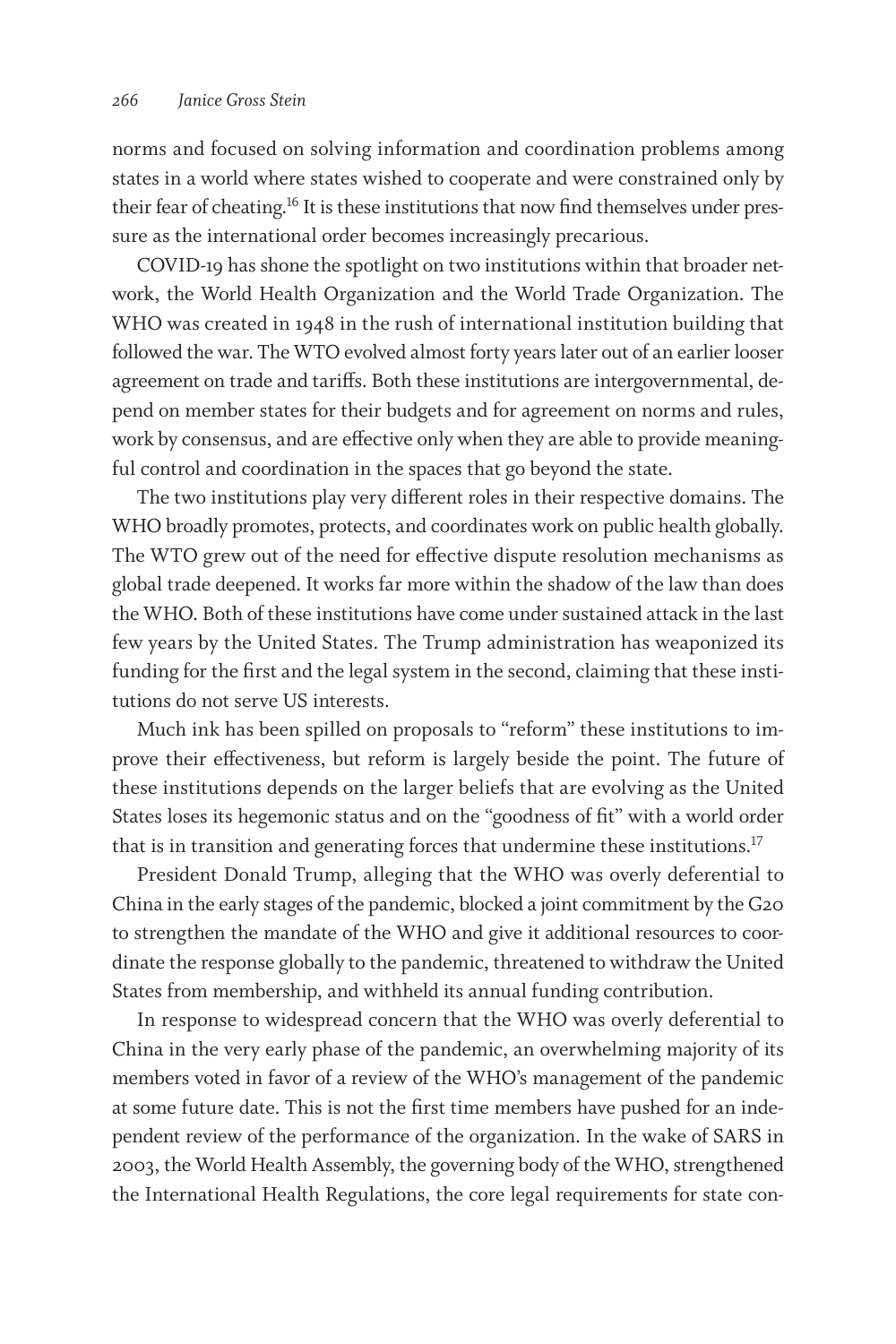duct in health emergencies. The revisions strengthened the WHO's surveillance capabilities, gave the director-general the power to declare an international emergency, and required member states to develop the capacity to detect and respond to outbreaks of disease. In the wake of Ebola, independent experts assessed the WHO's performance and made recommendations that led to the Health Emergencies Program that is today supplying masks and test kits to low-income countries upon request.18 New agencies—the World Bank's Pandemic Emergency Financing Facility and the Africa Centres for Disease Control and Prevention—deepened the ecosystem of global health management. Nevertheless, as Steven Hoffman observed, the WHO can "advise but never direct; guide but never govern; lead but never advocate; evaluate but never judge."19 Its members deliberately reject intrusive surveillance and actively keep the WHO weak.

The reforms did not give the WHO an independent intelligence capability, the power to conduct investigations, or to enforce compliance. Like all other intergovernmental institutions, it is reliant on what member states do and on the information that they provide. The politicization of the WHO was predictable in the context of an already tense relationship between China, where the disease began, and a president in Washington who managed the pandemic in such a shambolic way.

Although the WTO could not be more different than the WHO, politicization played a similar role in paralyzing that institution. The WTO, created in 1995, systematized international trade governance and provided for binding dispute resolution that provided some predictability in trade disputes. It also made it easier for members to lose trade disputes as it enabled elected officials to deflect blame and to comply. As one long-time analyst of the WTO observed, "winning is great, but sometimes losing is better."20

Over the next twenty-five years, the WTO evolved in two important ways that made it both more effective and more vulnerable. First, it expanded its remit to deal with issues like government procurement and trade facilitation and in so doing embedded norms in international trade governance that were increasingly contested over time. Second, judicial conflict management became more important as almost three-quarters of panel reports were cross-appealed. The Appellate Body (AB) became the core of dispute resolution, evolving toward a fully independent trade court<sup>21</sup>

As the AB became more important, it became an obvious target for politicization by a dissatisfied United States. Since 2017, the Trump administration, angered by a ruling that it claimed "filled in new content" and amounted to judicial activism, refused to join in the consensual process of appointing AB members to replace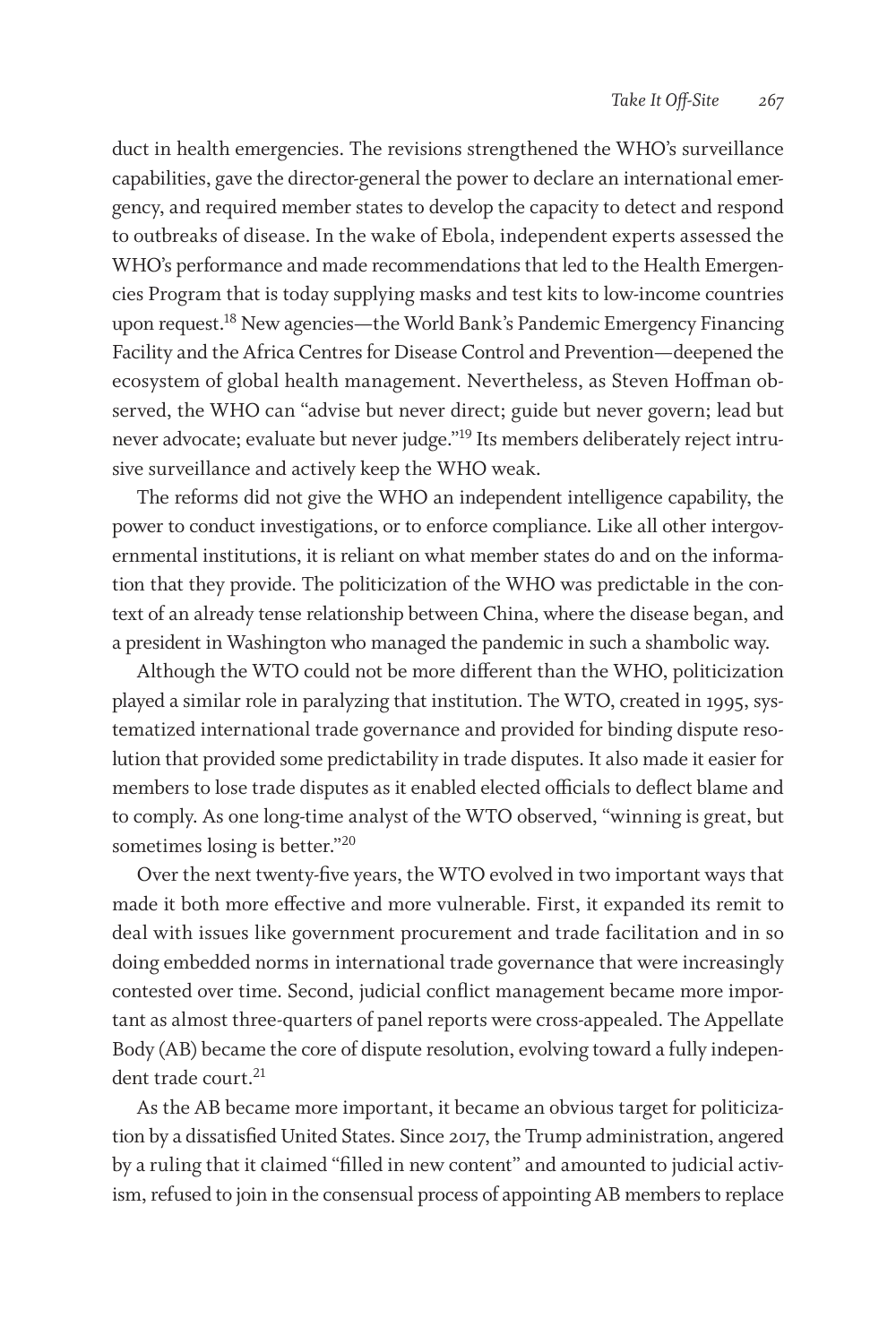those who were finishing their terms. The AB only has one remaining member and is unable to function. The conventional view of the WTO as the victory of law over politics misses the point. The Trump administration's capacity to weaponize dispute resolution is the victory of politics over law and governance.

## Governance Moves Off-Site

Both these institutions mirror great-power tensions, contested norms, and evolution away from the liberal international order in which they were created. That one is ineffective and the other paralyzed should be no surprise. Yet governance is vital in both trade and health, even more so as the world order shifts, trade patterns change, and the spread of infectious diseases accelerates. Where are sites of governance beyond formal international institutions that may be nimbler? The dysfunctional institutions linger on, but new governance grows up off-site in their shadow and new hybrids evolve.

I look at three different paths to innovation: the first moves from on-site to offsite; the second begins off-site and scales to include on-site to create hybrid governance; and the third is largely off-site in the private sector.

A coalition of WTO members have moved governance off-site but build on onsite processes. Canada and the European Union have led a process to conclude an interim agreement that replicates as closely as possible the appellate process of the WTO. Provided that both parties agree, they can resort to Article 25—an existing mechanism to resolve trade disagreements—as an interim appeal arbitration procedure for any future disputes.<sup>22</sup>

Members have also turned increasingly to plurilateral deals among coalitions of the willing, to preferential trade agreements, and to regional trade agreements. Many of these agreements, however, are written with WTO text "incorporated," freeing up negotiators to work on "WTO plus" provisions. And some agreements like the United States–Mexico–Canada Agreement, which the United States has ratified, provide that any disputes over incorporated text must go to the WTO for resolution. Governance is now hybrid, working in and out of as well as around the  $WTO.<sup>23</sup>$ 

Innovation in the governance of global health, less constrained by the need for law and precedent, began off-site but scaled to include the WHO. The signature form of governance are agile arms-length networks that operate within the shadow of the WHO. Like in the WTO, the move long predates the outbreak of COVID-19.

The Global Influence Surveillance and Response Network, known as the flu network, was established in 1952. The network began informally among scientists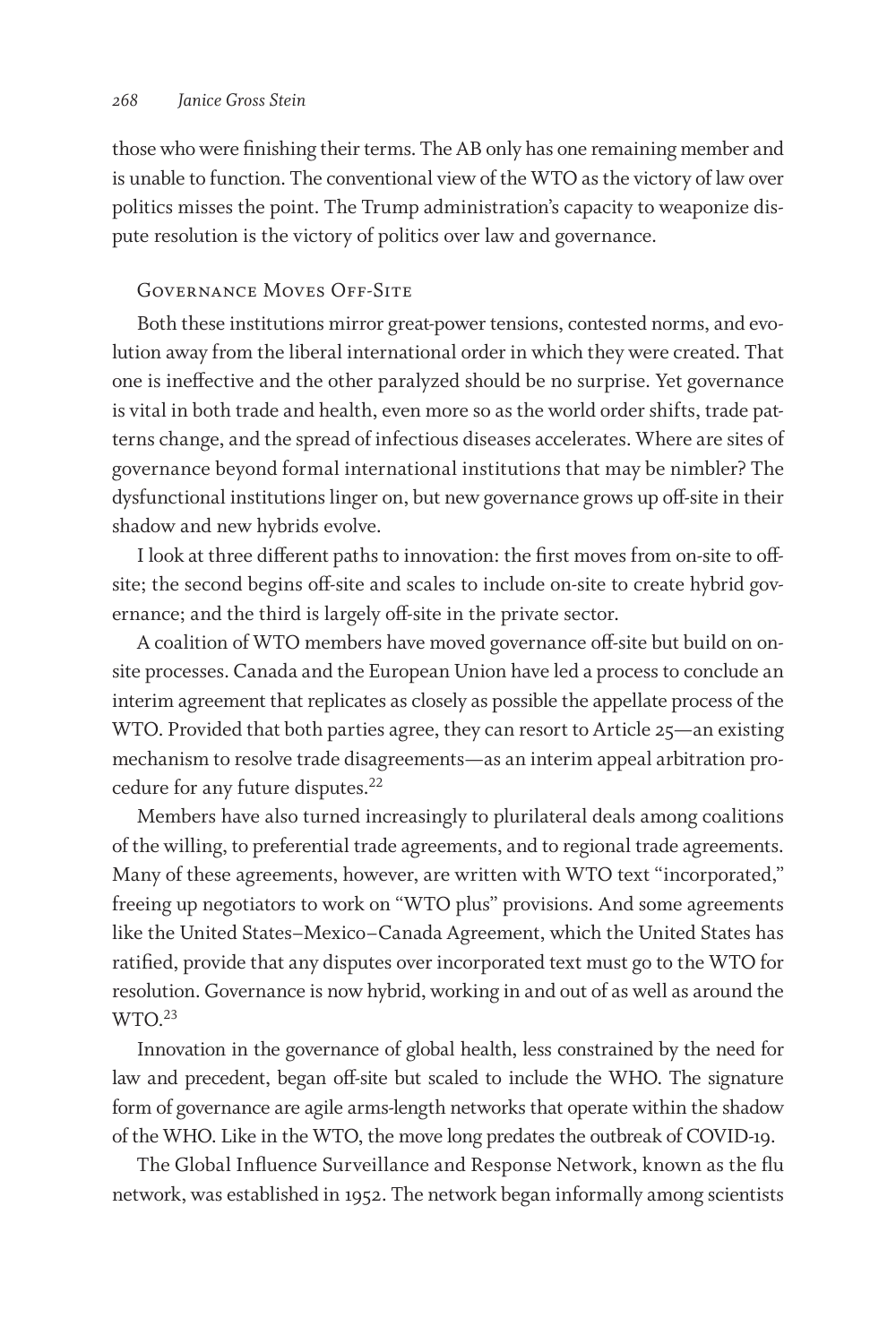who worked with a model of open science to share data across borders. Over time it evolved to become a hybrid model of governance and now includes more than 140 national labs that are networked together through six WHO Collaborating Centers. Governments and foundations support the network, and scientists, participating without direct compensation, make horizontal peer-to-peer decisions about which strains of the flu virus to include in seasonal vaccines.

After a five-year negotiation, the network formalized its status and practices inside the WHO to ensure the global supply of vaccines. In 2011, the Pandemic Influence Preparedness Framework replaced the informal virus exchanges with a formal system requiring licenses to accompany the transfer of potential pandemic strains. Manufacturers of vaccines that benefit from the flu network must share benefits in return and disputes are referred to binding international arbitration. The informal network and the international organization needed each other and evolved together to create a hybrid pattern of governance. As Amy Kapczynski concludes, "[the flu network] . . . has characteristics of both significant openness its information products are almost all freely shared with the public—and significant governance."24

The flu network played a critical role in the early management of COVID-19. Kapczynski estimates that 85% of the national public health laboratories that are now testing for COVID-19 are associated with the flu network. This was a networkin-waiting for scientists who early on recognized the severity of the threat. And the platform on which Chinese scientists first posted the COVID-19 virus sequences was the Global Initiative on Sharing All Influenza Data, a site created to share virus data<sup>25</sup>

The flu network is only one example of a network that operates within the shadow of an international organization. Another is Gavi, the Global Alliance for Vaccines and Immunizations founded by the Bill & Melinda Gates Foundation that works closely with the United Nations in a somewhat different hybrid model. With COVID-19 now reported in almost all GAVI-eligible countries, the alliance is providing immediate funding to enable countries to protect health care workers, perform vital surveillance and training, and purchase diagnostic tests. The Global Health Security Agenda, another hybrid model, brings together states, international organizations, and a private-sector roundtable that commit to elevating global health security as a national priority. It organizes technical experts and task forces to surge capacity when needed. It seeks advice from the WHO but operates independently of it in an effort to move in a more focused and nimble way.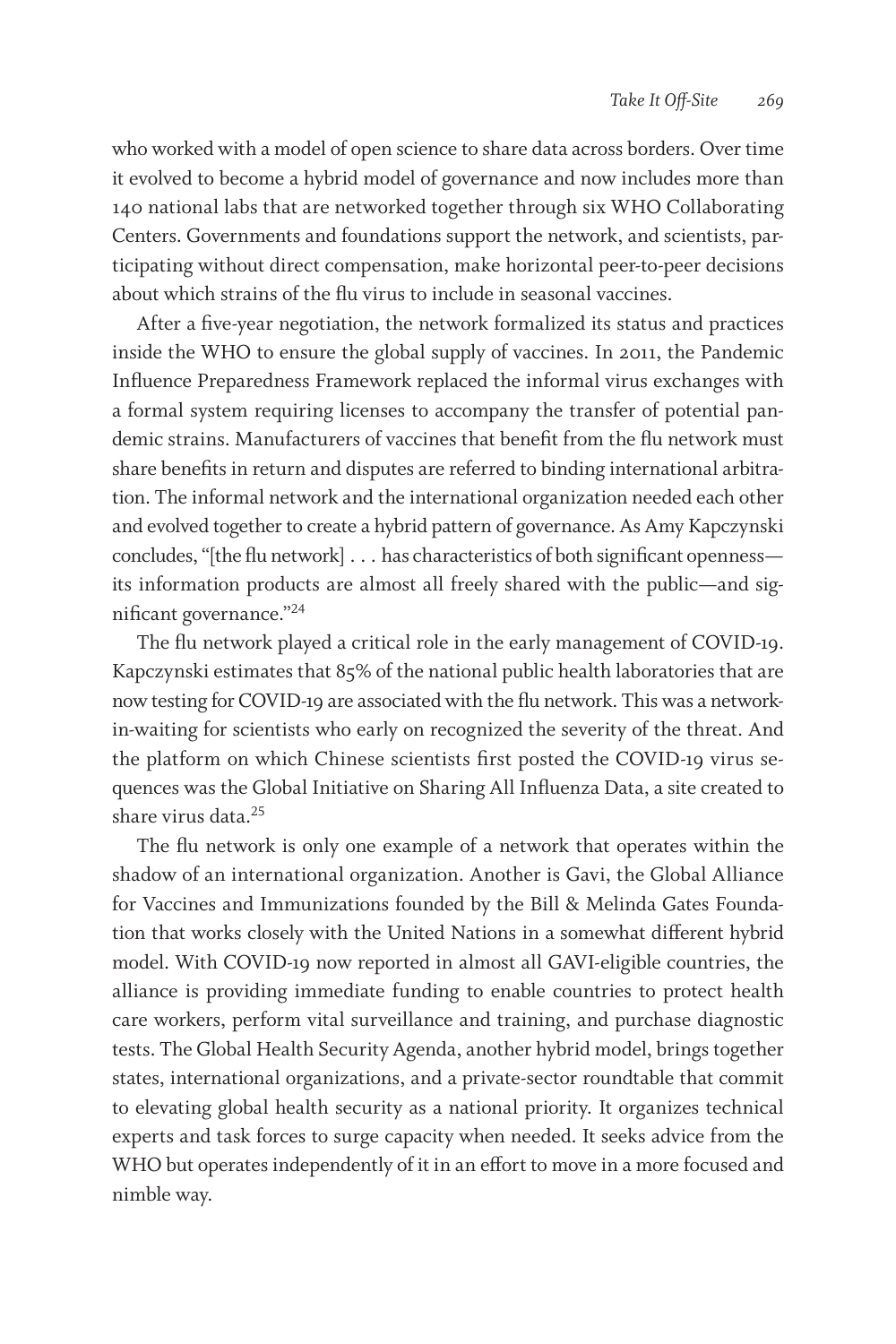Also part of the ecosystem of informal governance are the networks of scientists that share information freely across borders in real time on platforms that are committed to open science and recognized by peers as clearinghouses for new research. Infectious disease specialists and virologists collaborate on websites and email chains to exchange information and sound alarms. An email chain developed among scientists by January 2020 was peppered with alarms that the novel coronavirus was highly infectious and serious. Virologists also come together for a weekly podcast series, *This Week in Virology*, to discuss the latest research.26 By January, most were sounding an alarm about the severity of a virus that was circulating in Wuhan. By early February, scientists from Oxford and Tsinghua University led the creation of the Open COVID-19 Data Working Group that assembled detailed records for over 10,000 cases.<sup>27</sup> These informal exchanges in a broad variety of networks are critical sites of information sharing, early warning, and policy proposals for prevention and mitigation. They were generally far ahead of formal institutions that lagged emerging patterns in the data and strategic response.

How can this rich pool of information and expertise be better tapped in the future to provide better prevention, warning, and rules for disease management? Creative ideas for arms-length institutions are already being floated. One is to create an arms-length health stability board that would work in the shadow of the WHO just as the international Financial Stability Board, created in 2009 in the wake of the global financial crisis, played a significant role in deepening the resilience of the large banks in systemically important global financial markets.<sup>28</sup> A health stability board would focus only on preparedness, management, and response to threats to global health. Similarly, a Johns Hopkins University epidemiologist, Caitlin Rivers, has proposed the creation of a center for epidemic forecasting, similar to the National Weather Service.<sup>29</sup>

Analogous to the plurilateral agreements that are reshaping trade are coalitions of willing states that are coming together to finance and push the WHO forward. Costa Rica and Chile launched the COVID-19 Technology Access Pool with the WHO to make vaccines, tests, and treatments accessible to all. Almost forty states have signed on. Austria is leading a group of first movers, or countries that quickly flattened the curve of infection, to support the WHO and will likely be joined by the European Union, especially Germany, and by India and the African Union; all seeking a way through the US-China competition.<sup>30</sup> These new networks and institutions will be useful sites of innovation in governance only if they remain open to accepting new members so that they can scale.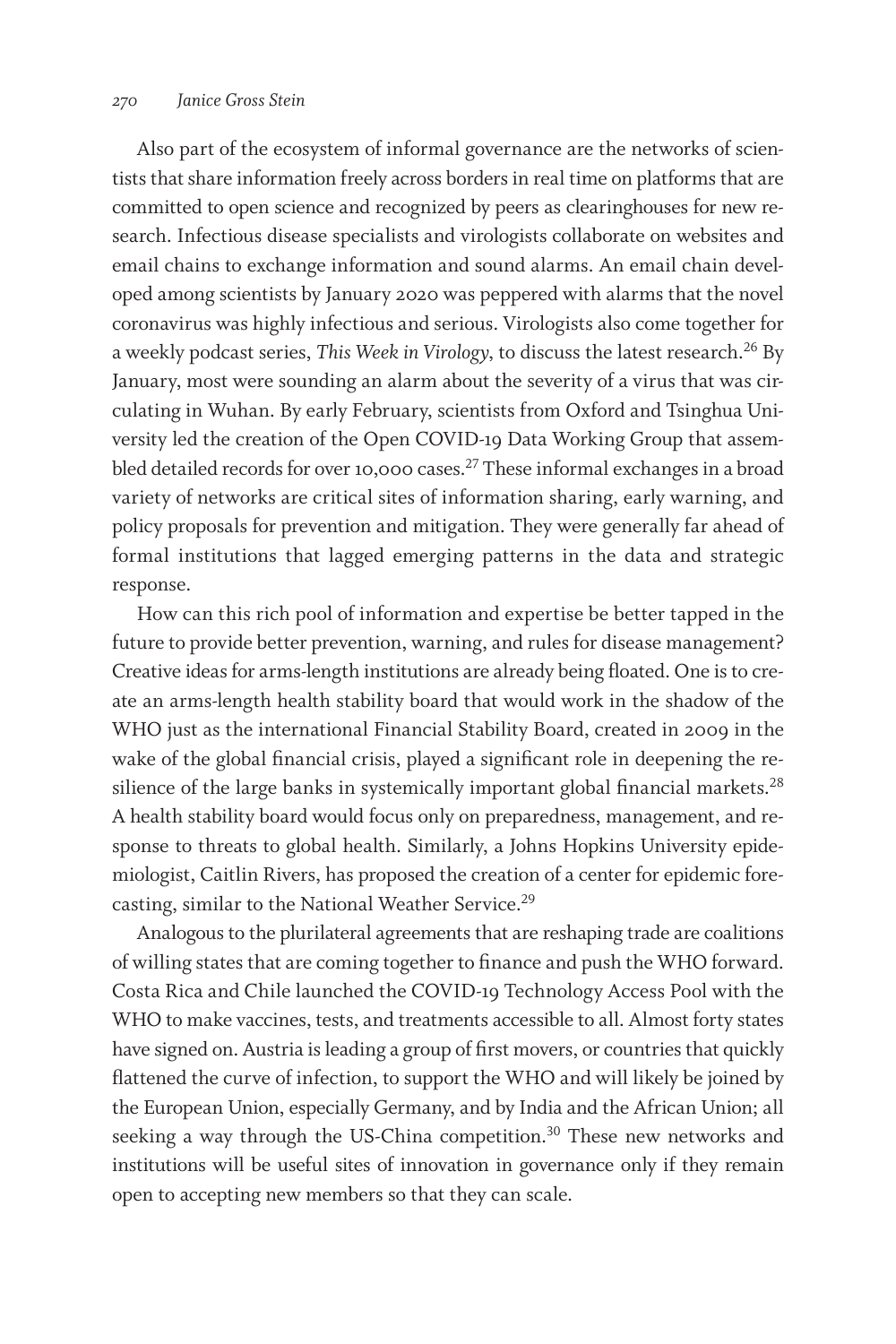Finally, the extraordinary role played by standard-development organizations in setting policies, making rules, and establishing norms is worthy of attention. Standard-setting processes appear to be "neutral," yet it has long been recognized that these processes are far more than technical.<sup>31</sup>

Governance of critical digital infrastructure for the next generation is happening off-site in several ongoing standard-setting processes for 5G. Standards shape information flows and innovation policy, influence competitiveness, and advantage some companies at the expense of others. Some of these processes are industry led and have multiple stakeholders, while others are government led and multilateral.<sup>32</sup> The United States prefers industry-led processes, but it does not enable and coordinate the participation of engineers from its private-sector companies the way China does in these processes.<sup>33</sup> China also actively steers the governmentled multilateral processes. On-site and off-site, Huawei, enabled directly or indirectly by China, is playing an outsized role in shaping the standards for 5G, deepening its role as the preeminent builder of the hardware and firmware for the next-generation networks and its role as a rule maker in the next iteration of digital governance.<sup>34</sup>

## **The Advantage of Interdependence**

Henry Farrell and Abraham Newman have argued that the cross-national layering of international institutions and "rule overlap" help to create new power asymmetries that cannot be reduced to measures of state power. Two implications follow from this analysis. First, international institutions contribute to reshaping the power of states and transnational actors and, indirectly, world order. In this sense, international institutions are far more important than what they do. Second, centrality in these international networks allows states to weaponize interdependence to their advantage.<sup>35</sup>

Centrality remains as important in the off-site and hybrid networks that I have described as it is in formal institutions. Indeed, it may be more important as formal institutions do less work, and rule making, norm setting, and governance increasingly move into hybrid networks that can scale.

States that are central to these hybrid networks will continue to have an advantage. To win, however, these states must play. China, for example, has used its centrality in multilateral standard-setting bodies to advance international standards on 5G that advantage Huawei, and it has coordinated participation of engineers from Chinese companies in industry standard-setting bodies to give Huawei first-mover advantage with all its benefits. It has deepened its involvement in the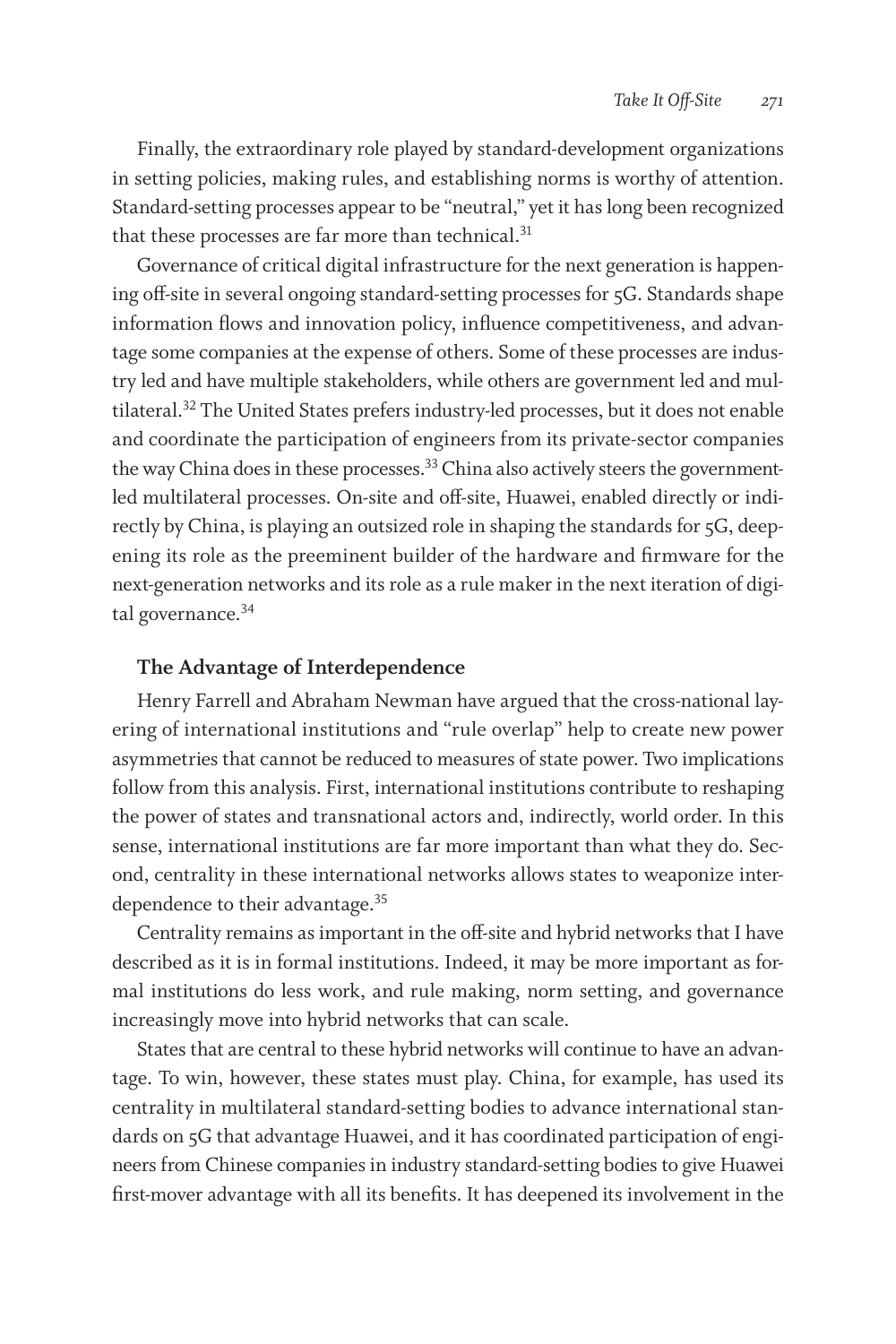International Telecommunication Union and its commitments to the WHO. Other governments are taking governance off-site and designing institutional workarounds or add-ons to the institutions that Washington paralyzes. They are also creating plurilateral coalitions of the willing that include the private sector, foundations, and nongovernmental organizations as well as governments to engage in policy development, norm setting, and rule making.

Not so the United States. Under President Trump, the United States is leaving the field. It has announced its intention to withdraw from the WHO, has paralyzed dispute resolution in the WTO, and remains outside the new network for dispute resolution that is being created. Recently, it has sent confusing signals to engineers from its big companies about their participation in standard-setting bodies.

If the United States continues to self-isolate in the wake of COVID-19 and paralyze formal institutions, it will have given up the advantages of centrality that it enjoys in formal international institutions that are now moving into the background. Even more important, the United States risks finding itself alone as others accelerate their move to take governance off-site and create hybrid institutions.

#### notes

1. Graham T. Allison, "The Clash of AI Superpowers," *National Interest* (January– February 2020), [https://www.questia.com/magazine/1G1-610852268/the-clash-of-ai](https://www.questia.com/magazine/1G1-610852268/the-clash-of-ai-superpowers) [-superpowers](https://www.questia.com/magazine/1G1-610852268/the-clash-of-ai-superpowers).

2. Heidi J. S. Tworek, *News from Germany: The Competition to Control World Communications, 1900–1945* (Cambridge, MA: Harvard Historical Studies, 2019); Heidi Tworek, "Information Warfare is Here to Stay: States Have Always Fought for the Means of Communication," *Foreign Affairs*, April 25, 2019, [https://www.foreignaffairs.com/articles/germany](https://www.foreignaffairs.com/articles/germany/2019-04-25/information-warfare-here-stay) [/2019-04-25/information-warfare-here-stay](https://www.foreignaffairs.com/articles/germany/2019-04-25/information-warfare-here-stay); Simone M. Müller and Heidi J. S. Tworek, "'The telegraph and the bank': On the Interdependence of Global Communications and Capitalism, 1866–1914," *Journal of Global History* 10, no. 2 (June 2015): 259–283; Laura DeNardis, *The Internet in Everything: Freedom and Security in a World with No Off Switch* (New Haven, CT: Yale University Press, 2020).

3. Eric Schmidt, Keynote address at the World Order after COVID-19 Forum, June 30, 2020.

4. Governments and private-sector telecommunications companies think differently about quality. The private sector thinks about quality in a competitive marketplace largely as features and uptime while governments pay attention to vulnerability. The Huawei Cyber Security Evaluation Centre in Britain, set up by the government but paid for by Huawei, reported in March 2019 that the code in Huawei's products was replete with bugs and claimed that the company had made "no material progress" in fixing vulnerabilities that had been identified the year before. See British Cabinet Office, *Huawei Cyber Security Eval-*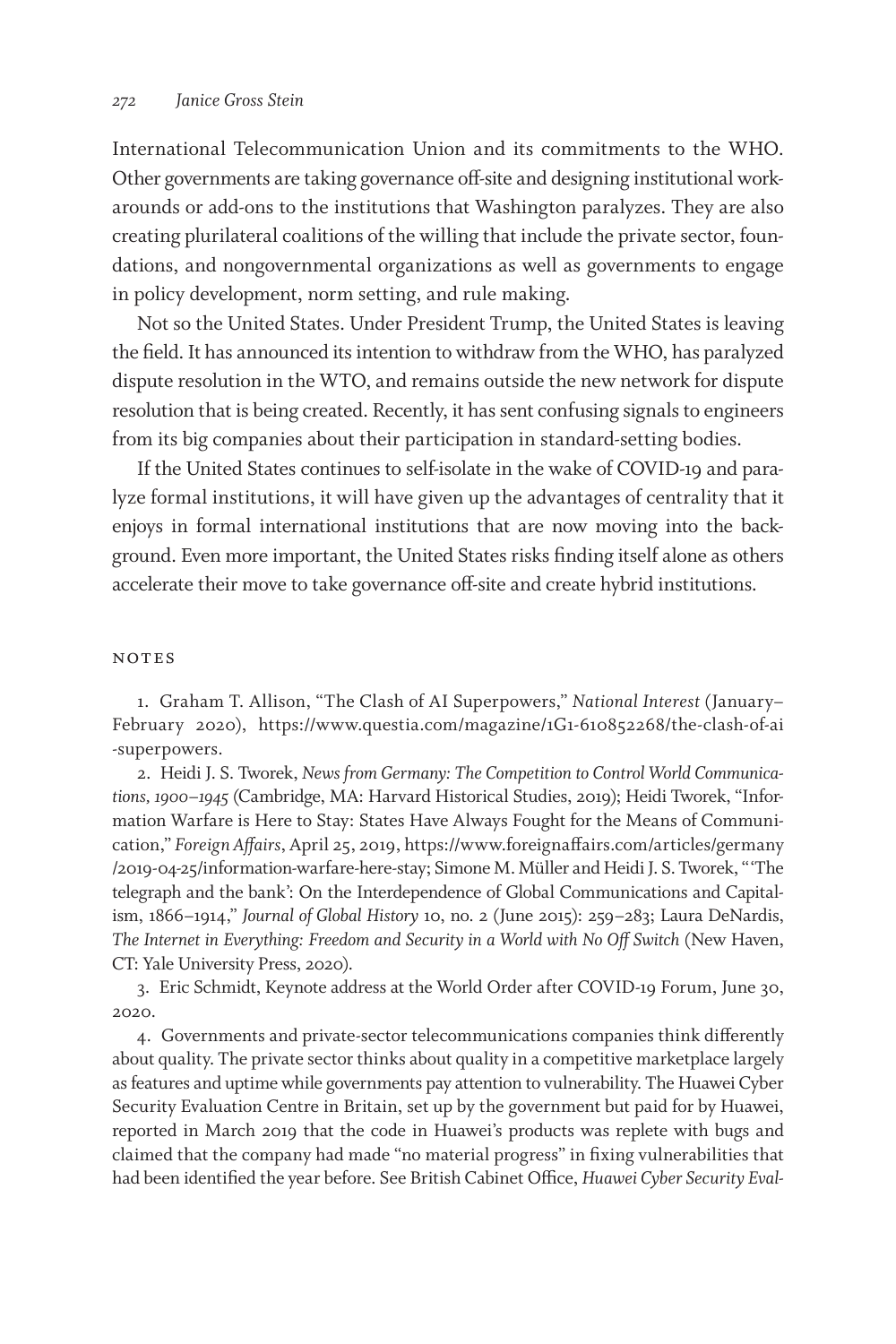*uation Centre Oversight Board: Annual Report 2019*, March 28, 2019, [https://www.gov.uk](https://www.gov.uk/government/publications/huawei-cyber-security-evaluation-centre-oversight-board-annual-report-2019) [/government/publications/huawei-cyber-security-evaluation-centre-oversight-board-ann](https://www.gov.uk/government/publications/huawei-cyber-security-evaluation-centre-oversight-board-annual-report-2019) [ual-report-2019.](https://www.gov.uk/government/publications/huawei-cyber-security-evaluation-centre-oversight-board-annual-report-2019)

5. On May 5, 2020, the Bureau of Industry and Security in the Department of Commerce amended its foreign-produced direct product rule and the Entity List to target Huawei's acquisition of semiconductors that are the direct product of certain US software and technology. See US Department of Commerce, *Department of Commerce Adds Dozens of New Huawei Affiliates to the New Entity List and Maintains Narrow Exemptions through the Temporary General License*, [https://www.commerce.gov/news/press-releases/2019/08/department](https://www.commerce.gov/news/press-releases/2019/08/department-commerce-adds-dozens-new-huawei-affiliates-entity-list-and) [-commerce-adds-dozens-new-huawei-affiliates-entity-list-and;](https://www.commerce.gov/news/press-releases/2019/08/department-commerce-adds-dozens-new-huawei-affiliates-entity-list-and) and US Department of Commerce, *Commerce Addresses Huawei's Efforts to Undermine Entity List, Restricts Products Designed and Produced with U.S. Technologies*, [https://www.commerce.gov/news/press-releases](https://www.commerce.gov/news/press-releases/2020/05/commerce-addresses-huaweis-efforts-undermine-entity-list-restricts) [/2020/05/commerce-addresses-huaweis-efforts-undermine-entity-list-restricts](https://www.commerce.gov/news/press-releases/2020/05/commerce-addresses-huaweis-efforts-undermine-entity-list-restricts).

6. Federal Communications Commission*, In the Matter of Fifth Generation Wireless Network and Device Security*, PS Docket 16-353, 2016, accessed March 3, 2020, [https://apps](https://apps.fcc.gov/edocs_public/attachment/DA-16-1282A1Rcd.pdf) [.fcc.gov/edocs\\_public/attachment/DA-16-1282A1Rcd.pdf](https://apps.fcc.gov/edocs_public/attachment/DA-16-1282A1Rcd.pdf); Timothy B. Lee, "New Law Bans US Gov't from Buying Tech from Chinese Giants ZTE and Huawei," *Ars Technica*, August 14, 2018, [https://arstechnica.com/tech-policy/2018/trump-signs-bill-banning-feds-fr](https://arstechnica.com/tech-policy/2018/trump-signs-bill-banning-feds-from-using-huawei-zte-technology) [om-using-huawei-zte-technology](https://arstechnica.com/tech-policy/2018/trump-signs-bill-banning-feds-from-using-huawei-zte-technology).

7. The line on the map is thin at the hardware level. Standards are designed to ensure interoperability, and endpoint modems will include multiple radio frequencies, as they do now. Border crossings would become more important, however, if the new 5G digital platforms were not fully interoperable and it becomes clunky to move across the frontier. There is an unexpected wrinkle that may create a frontier in what is supposed to be an interoperable system. The 3GHz and 4GHz spectrum (known as sub-6) that is being used for 5G in most of the rest of the world are exclusive federal bands in the United States that the Department of Defense uses actively. US carriers, unlike their counterparts around the world, turned to mmWave spectrum. This pattern, if it continues, will sharply divide the global market, putting US carriers at a distinct disadvantage. See Milo Medin and Gilman Louie, "The 5G Ecosystem: Risks & Opportunities for DOD," *Defense Innovation Board*, April 2019, [https://media.defense.gov/2019/Apr/03/2002109302/-1/-1/0/DIB\\_5G](https://media.defense.gov/2019/Apr/03/2002109302/-1/-1/0/DIB_5G_STUDY_04.03.19.PDF)

[\\_STUDY\\_04.03.19.PDF](https://media.defense.gov/2019/Apr/03/2002109302/-1/-1/0/DIB_5G_STUDY_04.03.19.PDF); and Paul Triolo, Kevin Allison, and Clarise Brown, *Eurasia Group White Paper: The Geopolitics of 5G* (New York: Eurasia Group, 2018), 18, [https://www.eur](https://www.eurasiagroup.net/siteFiles/Media/files/1811-14%205G%20special%20report%20public(1).pdf) [asiagroup.net/siteFiles/Media/files/1811-14%205G%20special%20report%20public\(1\).pdf.](https://www.eurasiagroup.net/siteFiles/Media/files/1811-14%205G%20special%20report%20public(1).pdf)

8. That fuzzy line may well become sharper as the Internet of Things that runs on 5G networks grows and challenges to interoperability deepen. Already, DeNardis concludes, interoperability is diminishing. DeNardis, *The Internet in Everything,* 135.

9. Until very recently, North Koreans could only access the countrywide *Kwangmyong* intranet; they can now access a small number of internet sites under tight government scrutiny. See Michael Grothaus, "Get Ready for the 'Splinternet': The Web Might Not Be Worldwide Much Longer," *Fast Company,* September 7, 2018, [https://www.fastcompany](https://www.fastcompany.com/90229453/get-ready-for-the-splinternet-the-web-might-not-be-worldwide-much-longer) [.com/90229453/get-ready-for-the-splinternet-the-web-might-not-be-worldwide-much](https://www.fastcompany.com/90229453/get-ready-for-the-splinternet-the-web-might-not-be-worldwide-much-longer) [-longer;](https://www.fastcompany.com/90229453/get-ready-for-the-splinternet-the-web-might-not-be-worldwide-much-longer) Oleg Matsnev, "Kremlin Moves toward Control of Internet, Raising Censorship Fears," *New York Times*, April11, 2019, [https://www.nytimes.com/2019/04/11/world/europe](https://www.nytimes.com/2019/04/11/world/europe/russia-internet-censorship.html?searchResultPosition=1) [/russia-internet-censorship.html?searchResultPosition](https://www.nytimes.com/2019/04/11/world/europe/russia-internet-censorship.html?searchResultPosition=1)=1; and Andrei Soldatov, "Why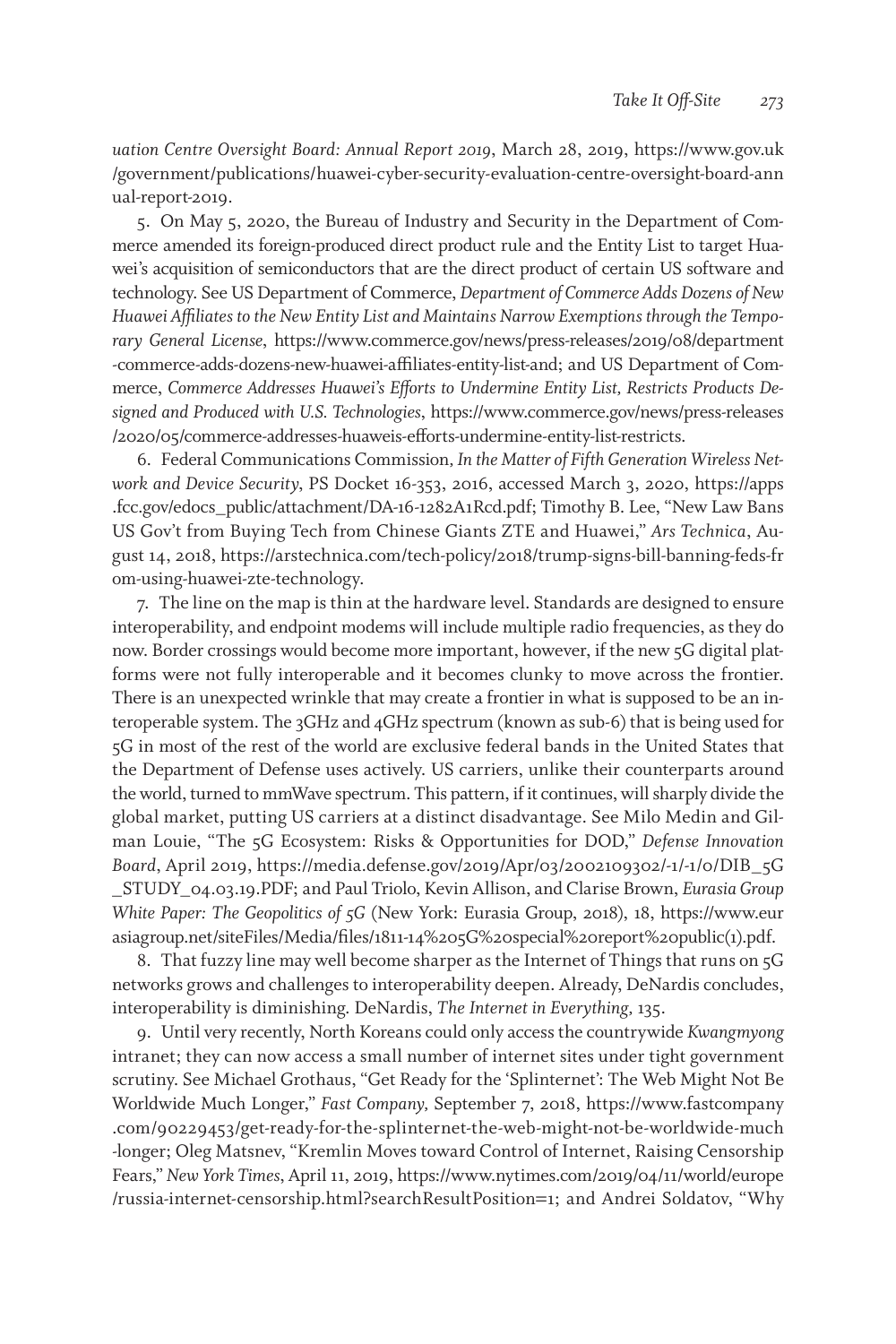Russia Might Shut off the Internet: The Kremlin's Long Obsession with Central Control," *Foreign Affairs*, March 29, 2019, [https://www.foreignaffairs.com/articles/russian-federa](https://www.foreignaffairs.com/articles/russian-federation/2019-03-29/why-russia-might-shut-internet) [tion/2019-03-29/why-russia-might-shut-internet.](https://www.foreignaffairs.com/articles/russian-federation/2019-03-29/why-russia-might-shut-internet)

10. Anna Kantrup, Christoph Sprich, Nikolas Kessels, and Stormy Annika Mildner, "COVID-19 and Trade: Not the End of Globalization but Changes in Value Chains to Be Expected," American Institute for Contemporary Germany Studies (AICGS) at Johns Hopkins University, May 6, 2020, [https://www.aicgs.org/2020/05/covid-19-and-trade-not-the](https://www.aicgs.org/2020/05/covid-19-and-trade-not-the-end-of-globalization-but-changes-in-value-chains-to-be-expected/)[end-of-globalization-but-changes-in-value-chains-to-be-expected/](https://www.aicgs.org/2020/05/covid-19-and-trade-not-the-end-of-globalization-but-changes-in-value-chains-to-be-expected/); Richard Fontaine, "Globalization Will Look Very Different after the Coronavirus Epidemic," *Foreign Policy*, April 17 2020, [https://foreignpolicy.com/2020/04/17/globalization-trade-war-after-coronaviru](https://foreignpolicy.com/2020/04/17/globalization-trade-war-after-coronavirus-pandemic/) [s-pandemic/](https://foreignpolicy.com/2020/04/17/globalization-trade-war-after-coronavirus-pandemic/).

11. Steven Weber, *Bloc by Bloc: How to Build a Global Enterprise for the New Regional Order* (Cambridge, MA: Harvard University Press, 2019).

12. Henry Farrell and Abraham L. Neuman, "Chained to Globalization: Why It's Too Late to Decouple," *Foreign Affairs* (January–February 2020), [https://www.foreignaffairs](https://www.foreignaffairs.com/articles/united-states/2019-12-10/chained-globalization) [.com/articles/united-states/2019-12-10/chained-globalization;](https://www.foreignaffairs.com/articles/united-states/2019-12-10/chained-globalization) Jon Lindsay, *"*Correspondence: Debating the Chinese Cyber Threat," *International Security* 40, no. 1 (Summer 2015): 191–195; Jeffrey S. Lantis and Daniel J. Bloomberg, "Changing the Code? Norm Contestation and US Antipreneurism in Cyberspace," *International Relations* 32, no. 2 (June 2018), 158, <https://doi.org/10.1177/0047117818763006>.

13. Janice Gross Stein, *The Cult of Efficiency* (Toronto: Anansi Press, 2002).

14. Danielle Allen, Henry Farrell, and Cosma Rohilla Shalizi, in "Evolutionary Theory and Endogenous Institutional Change," unpublished manuscript, use biological and epidemiological models to analyse the evolution of international institutions over time. Political scientists tend to think of institutions as shared beliefs and expectations that permit coordination and control. Economists think of institutions as patterned information processing that reduces the costliness of transactions. See also Douglas C. North, *Institutions, Institutional Change, and Economic Performance* (New York: Cambridge University Press, 1990); and Eleanor Ostrom, *Governing the Commons: The Evolution of Institutions for Collective Action* (New York: Cambridge University Press, 1990).

15. Henry Kissinger, *World Order* (New York: Penguin Books, 2015).

16. Liberal institutionalists argue that international institutions can increase transparency, provide authoritative and credible information, create opportunities for communication, and provide solutions to coordination problems to reduce the fear of cheating. See Robert E. Keohane, *After Hegemony: Cooperation and Discord in the World Political Economy* (Princeton, NJ: Princeton University Press, 1984); John Gerard Ruggie, "International Regimes, Transactions, and Change: Embedded Liberalism and the Postwar Economic Order," *International Organization* 36, no. 2 (1982): 379–415; G. John Ikenberry, *After Victory: Institutions, Strategic Restraint, and the Rebuilding of Order after Major Wars* (Princeton, NJ: Princeton University Press, 2001); G. John Ikenberry, "Liberal Internationalism 3.0: America and the Dilemmas of Liberal World Order," *Perspectives on Politics* 7, no. 1 (2009): 71–87; and Daniel Deudney and G. John Ikenberry, "The Nature and Sources of International Liberal Order," *Review of International Studies* 25, no. 2 (1999): 179–196.

17. Historical institutionalists who traditionally pay attention to path dependency and "stickiness," would expect these institutions to linger long past their best-before date. Far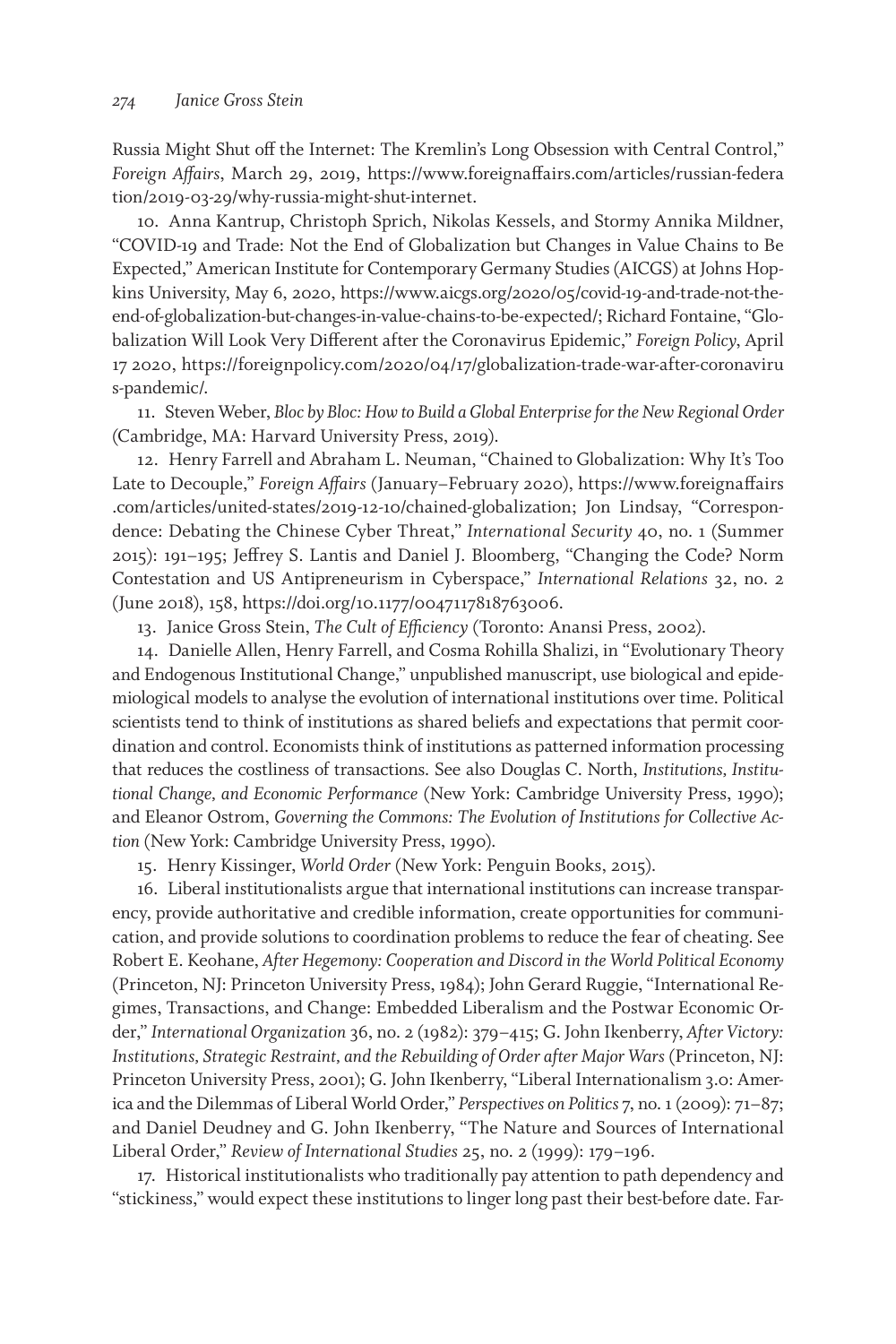rell and Newman explore the endogenous forces that drive institutional change and decay through self-undermining feedback effects. See Henry Farrell and Abraham L. Neuman, "The Janus Face of the Liberal International Information Order: When Global Institutions are Self-Undermining," *International Organization*, forthcoming.

18. Thomas J. Bollyky and David P. Fidler, "It's Time for an Independent Coronavirus Review: The World Health Organization and Its Member States Must Learn from Their Mistakes," *Foreign Affairs*, April 24, 2020,<https://www.foreign> affairs.com/print/node /1125983.

19. Cited by Nathan Vanderklippe, "Chan Reshaped the WHO and Its Ties to China," *Globe and Mail*, June 13, 2020, A14.

20. Marc Busch, email message to author, June 7, 2020.

21. Rohinton P. Medhora, "The WTO: Ever Mutating, Planned Obsolescence or Unplanned Obsolescence," *CIGI*, May 11, 2020, [https://www.cigionline.org/articles/wto-ever](https://www.cigionline.org/articles/wto-ever-mutating-planned-obsolescence-or-unplanned-obsolescence) [-mutating-planned-obsolescence-or-unplanned-obsolescence](https://www.cigionline.org/articles/wto-ever-mutating-planned-obsolescence-or-unplanned-obsolescence); Thomas Cottier, "Recalibrating the WTO Dispute Settlement System: Strengthening the Panel Stage," *CIGI,* April 20, 2020, [https://www.cigionline.org/articles/recalibrating-wto-dispute-settleme](https://www.cigionline.org/articles/recalibrating-wto-dispute-settlement-system-strengthening-panel-stage) [nt-system-strengthening-panel-stage.](https://www.cigionline.org/articles/recalibrating-wto-dispute-settlement-system-strengthening-panel-stage)

22. Canada now works with other WTO members under Article 25, including Australia, Brazil, China, the European Union, South Korea, and Mexico. Approximately thirty members have agreed to the interim procedure. See Valerie Hughes, "Approaches to Modernizing the Dispute Settlement Understanding," *CIGI*, April 20, 2020, [https://www.cigion](https://www.cigionline.org/articles/approaches-modernizing-dispute-settlement-understanding) [line.org/articles/approaches-modernizing-dispute-settlement-understanding](https://www.cigionline.org/articles/approaches-modernizing-dispute-settlement-understanding).

23. At present there are some 303 preferential trade agreements in force and another 300 notified. This movement off-site is not without cost. As Marc Busch observes, design features are everything when thinking about new governance arrangements, but the big picture is predictability. "Too many separate bodies of rules," he concludes, "could be as bad as no rules at all." Marc Busch, email message to author, June 7, 2020.

24. Amy Kapczynski, "Order without Intellectual Property Law: Open Science in Influenza," *Cornell Law Review* 102, no. 6 (2017): 1539–1615. I draw heavily on her analysis of the flu network.

25. Amy Kapczynski, interviewed by Henry Farrell, email message to author, May 23, 2020.

26. *This Week in Virology* was started in September 2008 by Vincent Racaniello and Dick Despommier, two virologists at Columbia University Medical Center, to have regular informal conversations about viruses. See Vincent Rocaniello and Dick Despommier, "This Week in Virology," American Society for Microbiology*,* [https://www.asm.org/Pod](https://www.asm.org/Podcasts/Twiv) [casts/Twiv](https://www.asm.org/Podcasts/Twiv).

27. Steven Johnson, "Vital Statistics: How Data Became One of the Most Powerful Tools to Fight an Epidemic," *New York Times Magazine* (June 2020): 45–49, [https://www](https://www.nytimes.com/interactive/2020/06/10/magazine/covid-data.html?searchResultPosition=1) [.nytimes.com/interactive/2020/06/10/magazine/covid-data.html?searchResultPosition](https://www.nytimes.com/interactive/2020/06/10/magazine/covid-data.html?searchResultPosition=1)=1.

28. Anita McGahan, "We Need a Financial Stability Board for Health," *Financial Times*, May 14, 2020.

29. Caitlin Rivers and Dylan George, "How to Forecast Outbreaks and Pandemics," *Foreign Affairs*, June 29, 2020, [https://www.foreignaffairs.com/articles/united-states](https://www.foreignaffairs.com/articles/united-states/2020-06-29/how-forecast-outbreaks-and-pandemics) [/2020-06-29/how-forecast-outbreaks-and-pandemics.](https://www.foreignaffairs.com/articles/united-states/2020-06-29/how-forecast-outbreaks-and-pandemics)